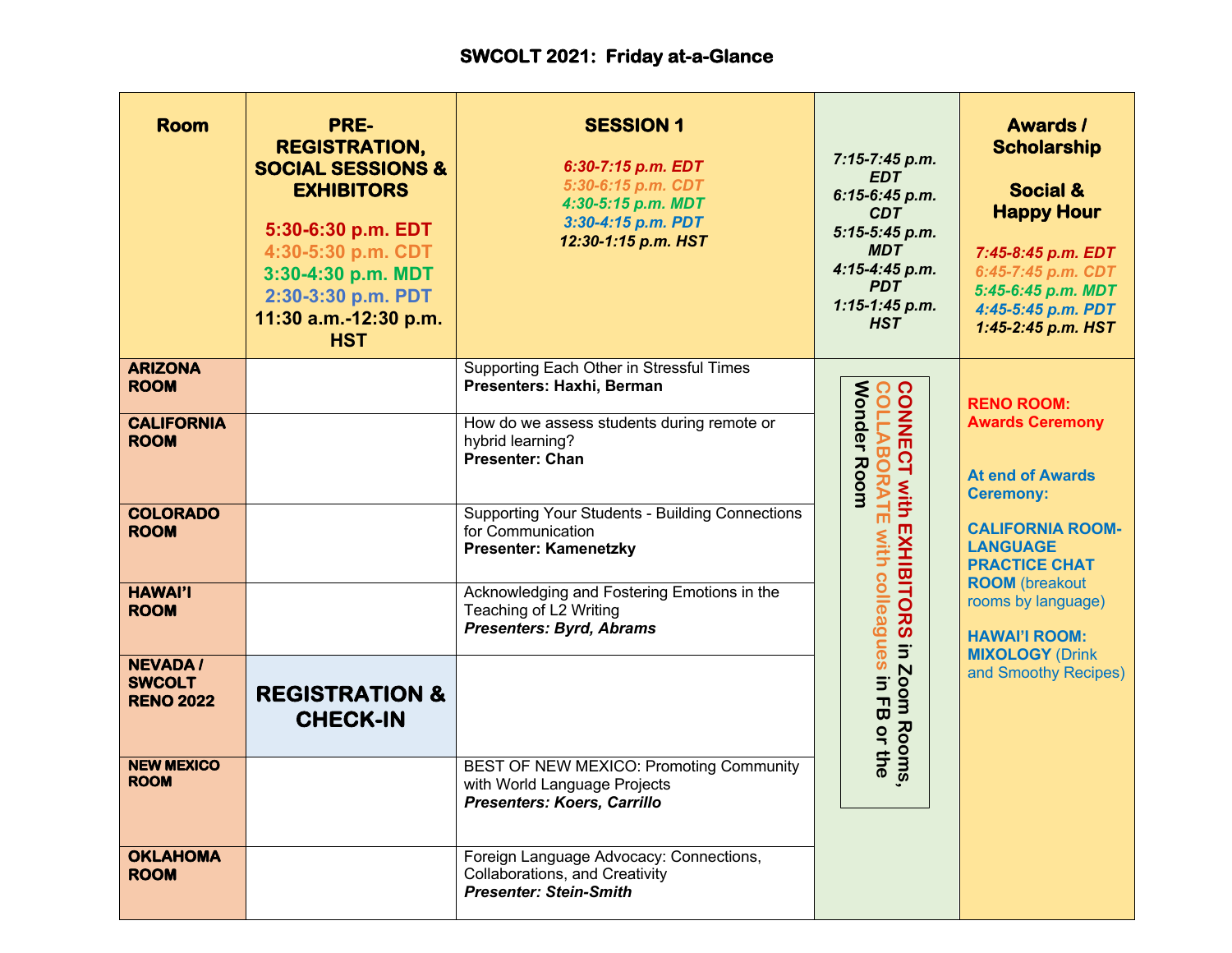## **SWCOLT 2021: Saturday at-a-Glance (part 1)**

|                   |                     |                          |                                     |                         | $\sim$ $\sim$ $\sim$ $\sim$ $\sim$ $\sim$ $\sim$ $\sim$         |                                                             |
|-------------------|---------------------|--------------------------|-------------------------------------|-------------------------|-----------------------------------------------------------------|-------------------------------------------------------------|
| <b>Room</b>       | <b>Social</b>       | <b>Break</b>             | <b>SESSION 2</b>                    | <b>Break</b>            | <b>SESSION 3</b>                                                | <b>Break</b>                                                |
|                   |                     |                          |                                     |                         |                                                                 |                                                             |
|                   | <b>Sessions</b>     | 12:00-2:00 p.m.          |                                     | 2:45-3:45 p.m.          |                                                                 | 4:30-5:00                                                   |
|                   | $12 - 12:30$        | EDT                      | 2-2:45 p.m. EDT                     | <b>EDT</b>              | 3:45-4:30 p.m. EDT                                              | p.m. EDT                                                    |
|                   |                     | 11:00 a.m.-1:00          |                                     | 1:45-2:45 p.m.          |                                                                 | $3:30 - 4:00$                                               |
|                   | p.m. EDT            | p.m. CDT                 | 1-1:45 p.m. CDT                     | <b>CDT</b>              | 2:45-3:30 p.m. CDT                                              | p.m. CDT                                                    |
|                   | $11 - 11:30$        | 10:00 a.m.-              | 12-12:45 p.m. MDT                   | 12:45-1:45              | 1:45-2:30 p.m. MDT                                              | 2:30-3:00                                                   |
|                   | a.m. CDT            | 12:00 p.m. MDT           | 11-11:45 a.m. PDT                   | p.m. MDT                |                                                                 | p.m. MDT                                                    |
|                   | $10 - 10:30$        |                          |                                     |                         | 12:45-1:30 p.m. PDT                                             |                                                             |
|                   |                     | $9:00-11:00$ a.m.        | 8-8:45 a.m. HST                     | 11:45 a.m.-             | 9:45-10:30 a.m. HST                                             | $1:30-2:00$                                                 |
|                   | a.m. MDT            | <b>PDT</b>               |                                     | 12:45 p.m.              |                                                                 | p.m. PDT                                                    |
|                   | 9-9:30 a.m.         | $6:00-8:00$ a.m.         |                                     | <b>PDT</b>              |                                                                 | 10:30-11:00                                                 |
|                   | <b>PDT</b>          | <b>HST</b>               |                                     | 8:45-9:45 a.m.          |                                                                 | a.m. HST                                                    |
|                   | 6-6:30 a.m.         |                          |                                     | <b>HST</b>              |                                                                 |                                                             |
|                   |                     |                          |                                     |                         |                                                                 |                                                             |
|                   | <b>HST</b>          |                          |                                     |                         |                                                                 |                                                             |
| <b>ARIZONA</b>    |                     |                          | Improving Reading                   |                         | BEST OF ARIZONA: Making Reading Fun (While                      |                                                             |
| <b>ROOM</b>       |                     |                          |                                     |                         |                                                                 |                                                             |
|                   |                     |                          | <b>Comprehension Using</b>          |                         | Achieving High Outcomes)                                        |                                                             |
|                   |                     |                          | Effective Key Strategies and        |                         | Presenter: Lee, Mello                                           |                                                             |
|                   |                     |                          | <b>Graphic Organizers</b>           |                         |                                                                 |                                                             |
|                   |                     |                          |                                     |                         |                                                                 |                                                             |
|                   |                     | CONNECT<br>CONNECT       | Presenter: Villadoniga              | CONNECT <sup>,</sup>    |                                                                 |                                                             |
| <b>CALIFORNIA</b> |                     |                          | What makes here special?:           |                         | Journey to Proficiency: Map the Route, Guide the Tour,          |                                                             |
| <b>ROOM</b>       | <b>SUNRISE</b>      |                          | Using the Target Language to        |                         | Enjoy the Ride                                                  |                                                             |
|                   | <b>YOGA</b>         |                          |                                     | ORATE                   | <b>Presenter: Haxhi</b>                                         |                                                             |
|                   |                     | フ<br>ろ<br>with           | Learn About Local History and       | With I                  |                                                                 |                                                             |
|                   |                     |                          | People                              |                         |                                                                 | m                                                           |
|                   |                     | m                        | Presenter: Okamura, Riggs           |                         |                                                                 |                                                             |
| <b>COLORADO</b>   |                     |                          | <b>BEST OF COLORADO:</b>            | with                    |                                                                 |                                                             |
|                   |                     | with                     |                                     |                         | Using Narrative Writing to Center Student Voice in the          |                                                             |
| <b>ROOM</b>       |                     |                          | Meaningful Repetition of All        |                         | Heritage Classroom                                              |                                                             |
|                   |                     |                          | Verb Forms While Using CI           |                         | Presenter: Brandenburg, Johnson                                 | ဂ                                                           |
|                   |                     |                          |                                     |                         |                                                                 | $\circ$                                                     |
|                   |                     |                          | <b>Strategies</b>                   |                         |                                                                 | $\mathbf \sigma$                                            |
|                   |                     |                          | <b>Presenter: Overton</b>           |                         |                                                                 |                                                             |
| <b>HAWAI'I</b>    |                     | EXHIBITORS<br>colleag    | Peer Feedback Done Better           | EXHIBITORS<br>colleag   | Nothing Motivates Like Success!                                 | <b>CONNECT with EXHIBITORS</b><br>CONNECT with collead<br>ڞ |
|                   |                     |                          |                                     |                         |                                                                 |                                                             |
| <b>ROOM</b>       |                     | <b>De</b><br>$\Xi$       | <b>Presenter: Lundgaard</b>         | lues<br>$\Xi$           | <b>Presenter: Peterson</b>                                      |                                                             |
| <b>NEVADA/</b>    |                     | $\tilde{\bm{a}}$<br>Zoom |                                     |                         |                                                                 | <b>Zoom Rooms</b>                                           |
| <b>SWCOLT</b>     |                     | Ξ.                       |                                     | $\overline{5}$          |                                                                 | $\Xi$                                                       |
|                   |                     |                          |                                     |                         |                                                                 | ᆩ                                                           |
| <b>RENO 2022</b>  |                     | $\blacksquare$           |                                     | Zoom<br>$\blacksquare$  |                                                                 | $\vec{\bm{\omega}}$                                         |
| <b>NEW MEXICO</b> | <b>COFFEE &amp;</b> | $\pmb{\varpi}$           | Integrating French for Specific     | $\mathbf{\overline{u}}$ | Using Bloom's Taxonomy for Lessons that Promote                 |                                                             |
|                   | CHAT                | Rooms<br>å               |                                     | Rooms<br>or             |                                                                 | $\mathbf{Q}$                                                |
| <b>ROOM</b>       |                     |                          | Purposes (Business and Legal        |                         | <b>Critical Thinking</b>                                        |                                                             |
|                   | with the            | the                      | French) into your Curriculum        | the                     | Presenter: DeJonge-Kannan, Lyman                                | the                                                         |
|                   | 2020 TOYs!          |                          | <b>Presenter: Showrai</b>           |                         |                                                                 |                                                             |
|                   |                     |                          |                                     |                         |                                                                 |                                                             |
|                   |                     | <b>Wonder</b>            | <b>CANCELED</b>                     | Wonder                  |                                                                 | ,<br>Wondel<br>Wondel                                       |
| <b>OKLAHOMA</b>   |                     |                          | Developing Literacy with            |                         | Social Justice in the World Language Classroom: Making          |                                                             |
| <b>ROOM</b>       |                     |                          | <b>Visual Texts</b>                 |                         | Space for Afro-descendants' Cultural Influence and Plight       |                                                             |
|                   |                     |                          |                                     |                         |                                                                 | ¬                                                           |
|                   |                     |                          | <b>Presenter: Terrill</b>           |                         | Presenter: Bell, Sledge                                         |                                                             |
| <b>TEXAS</b>      |                     | Room                     | Art, Authentic Resources, and       | Room                    | Middle School Madness                                           | Room                                                        |
| <b>ROOM</b>       |                     |                          | Activity in the Spanish             |                         | <b>Presenter: Loftus</b>                                        |                                                             |
|                   |                     |                          |                                     |                         |                                                                 |                                                             |
|                   |                     |                          | Classroom                           |                         |                                                                 |                                                             |
|                   |                     |                          | <b>Presenter: Sayers</b>            |                         |                                                                 |                                                             |
| <b>UTAH ROOM</b>  |                     |                          | BEST OF NEVADA: Changing            |                         | <b>FLASH SESSION</b>                                            |                                                             |
|                   |                     |                          |                                     |                         |                                                                 |                                                             |
|                   |                     |                          | Your Grading Practices to           |                         | A.) Easy Alternative Online Assessment Tools You Might Have     |                                                             |
|                   |                     |                          | <b>Ensure Fairness, Reliability</b> |                         | Overlooked (Yu)                                                 |                                                             |
|                   |                     |                          | and Equity                          |                         | B.) Adivina: A Free, Easy-to-Use, Online Tool for Quick         |                                                             |
|                   |                     |                          |                                     |                         | <b>Communicative Guessing Games (Wendorf)</b>                   |                                                             |
|                   |                     |                          | Presenter: Carson, Otuafi           |                         |                                                                 |                                                             |
|                   |                     |                          |                                     |                         | C.) Guidelines for Talking about Race in the Classroom (Nelson) |                                                             |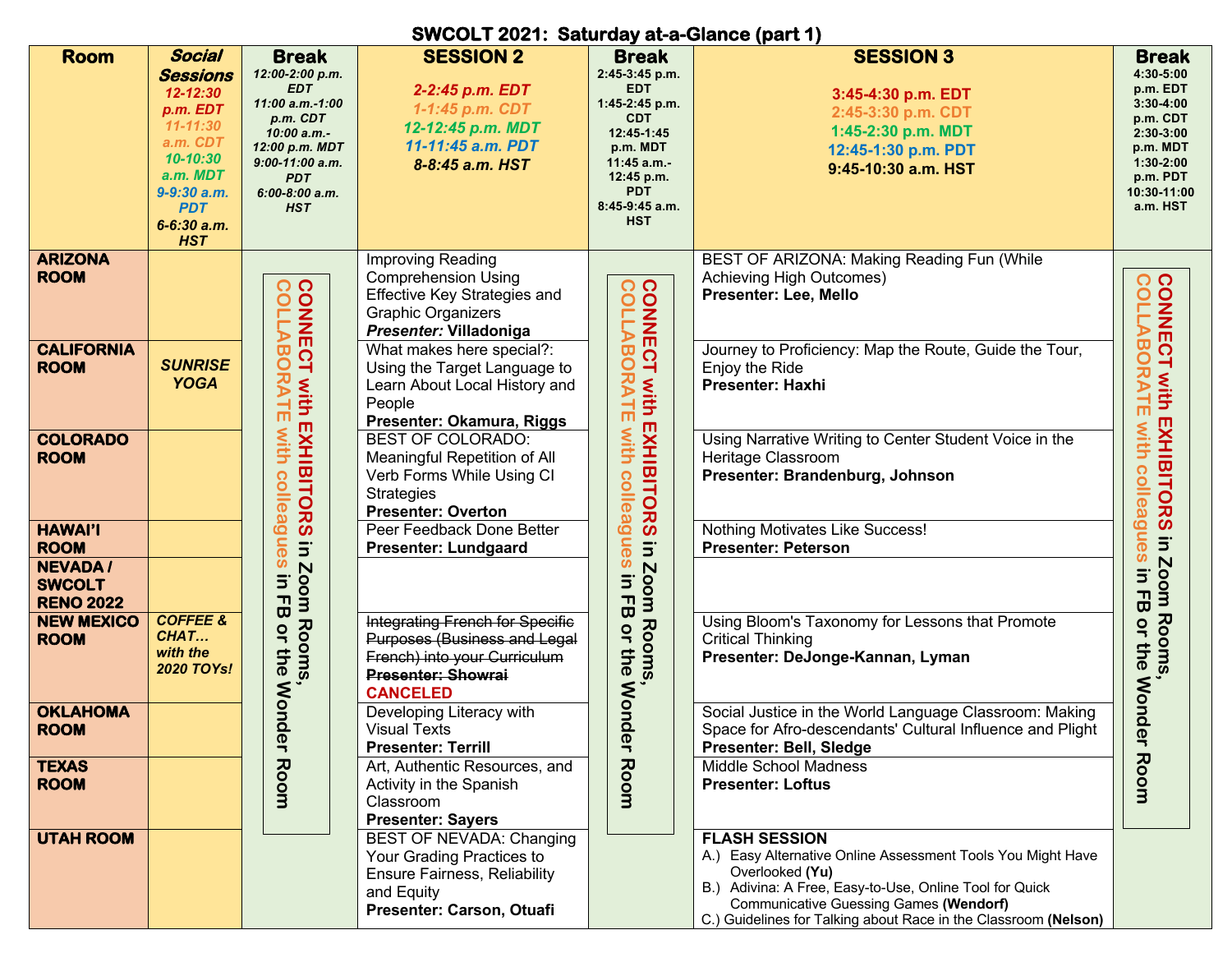## **SWCOLT 2021: Saturday at-a-Glance (part 2)**

| <b>Room</b>                                                                                                                                                                                                                                                                                                          |                                                                                                                                                                                                   |                                                                                                                                                                                                         | <b>SESSION 4</b>                                                                                                                                                                                                                                                                                                                                                                                                                                                                                                                                                                                                                                                                                                                                                                                                                                                                                                                                                                                                                                                        | <b>Break</b>                                                                                                                                                                                     | <b>Social / Happy Hour</b>                                                                                                                                                                                                                                                                                                                                                                         |
|----------------------------------------------------------------------------------------------------------------------------------------------------------------------------------------------------------------------------------------------------------------------------------------------------------------------|---------------------------------------------------------------------------------------------------------------------------------------------------------------------------------------------------|---------------------------------------------------------------------------------------------------------------------------------------------------------------------------------------------------------|-------------------------------------------------------------------------------------------------------------------------------------------------------------------------------------------------------------------------------------------------------------------------------------------------------------------------------------------------------------------------------------------------------------------------------------------------------------------------------------------------------------------------------------------------------------------------------------------------------------------------------------------------------------------------------------------------------------------------------------------------------------------------------------------------------------------------------------------------------------------------------------------------------------------------------------------------------------------------------------------------------------------------------------------------------------------------|--------------------------------------------------------------------------------------------------------------------------------------------------------------------------------------------------|----------------------------------------------------------------------------------------------------------------------------------------------------------------------------------------------------------------------------------------------------------------------------------------------------------------------------------------------------------------------------------------------------|
|                                                                                                                                                                                                                                                                                                                      | 5:00-6:15 p.m.<br><b>EDT</b><br>4:00-5:15 p.m.<br><b>CDT</b><br>$3:00-4:15 p.m.$<br><b>MDT</b><br>2:00-3:15 p.m.<br><b>PDT</b>                                                                    | 6:15-6:45 p.m.<br><b>EDT</b><br>$5:15-5:45 p.m.$<br><b>CDT</b><br>4:15-4:45 p.m.<br><b>MDT</b><br>$3:15-3:45 p.m.$<br><b>PDT</b><br>12:15-12:45 p.m.<br><b>HST</b>                                      | 6:45-7:30 p.m. EDT<br>5:45-6:30 p.m. CDT<br>4:45-5:30 p.m. MDT<br>3:45-4:30 p.m. PDT<br>12:45-1:30 p.m. HST                                                                                                                                                                                                                                                                                                                                                                                                                                                                                                                                                                                                                                                                                                                                                                                                                                                                                                                                                             | 7:30-8:30 p.m. EDT<br>6:30-7:30 p.m. CDT<br>5:30-6:30 p.m. MDT<br>4:30-5:30 p.m. PDT<br>1:30-2:30 p.m. HST                                                                                       | 8:30-9:30 p.m. EDT<br>7:30-8:30 p.m. CDT<br>6:30-7:30 p.m. MDT<br>5:30-6:30 p.m. PDT<br>2:30-3:30 p.m. HST                                                                                                                                                                                                                                                                                         |
| <b>ARIZONA</b><br><b>ROOM</b><br><b>CALIFORNIA</b><br><b>ROOM</b><br><b>COLORADO</b><br><b>ROOM</b><br><b>HAWAI'I</b><br><b>ROOM</b><br><b>NEVADA/</b><br><b>SWCOLT</b><br><b>RENO 2022</b><br><b>NEW MEXICO</b><br><b>ROOM</b><br><b>OKLAHOMA</b><br><b>ROOM</b><br><b>TEXAS</b><br><b>ROOM</b><br><b>UTAH ROOM</b> | 11:00 a.m.-12:15<br>p.m. HST<br><b>NEVADA</b><br><b>ROOM:</b><br><b>Plenary</b><br><b>Keynote</b><br><b>Address</b><br><b>SWCOLT 2021</b><br><b>Teacher of the</b><br>Year<br><b>Presentation</b> | <b>CONNECT</b><br>င်<br>ᡂ<br>$\mathsf{\circ}$<br>RATI<br>with<br>m<br>EXHIBITORS<br>with<br>colleagues<br>$\Xi$<br>Zoom<br>Ξ.<br>ᆩ<br>ω<br>Rooms<br>å<br>the<br><b>Wonder</b><br>$\overline{u}$<br>uoo; | Looking Ahead: Career Options for Language<br>Graduates<br><b>Presenter: Marks</b><br>Yes We Can! Engaging Students in the Online<br><b>Learning Environment</b><br><b>Presenter: Scott</b><br>Proficiency and Virtual or Hybrid Engagement<br><b>Presenter: Rogers</b><br>The TPRS Lesson Recipe: A Step-by-Step Guide to<br>More Fluency Faster<br>Presenter: Ray, Sheehy, Ray<br>Planning to Get Learners to Advanced Levels<br><b>Presenter: Chandler</b><br>BEST OF OKLAHOMA: Breaking Down Classroom<br>Walls and Engaging the Community<br><b>Presenter: Steiner</b><br>Improving Students' Oral Language Outcomes using<br><b>Engaging Online Speaking Games</b><br>Presenter: Doblas, Daniel<br><b>FLASH SESSION</b><br>A.) Enhancing Learners' Intercultural Competence<br>and Critical Thinking Through Short Stories<br>(Villaflor)<br>B.) Participating in whole-class discussions: Research<br>and applications (Riggs)<br>C.) What Constitutes a Team for Effective Teaching;<br>Beyond Transactional Interactional<br>Communication (MacDonald, Khater) | CONNE<br>AĐ<br>ΞÏ<br>$\circ$<br><b>RATE</b><br>with<br>EXHIBITORS<br>with<br>colleagues<br>$\Xi$<br>Zoom<br>$\Xi$<br>$\overline{a}$<br>Rooms<br>or the<br><b>Wonder</b><br>$\overline{u}$<br>moo | <b>RENO ROOM:</b><br><b>Social / Happy Hour</b><br>Kick-Off!<br>Then<br><b>HAWAI'I ROOM:</b><br><b>LANGUAGE</b><br><b>PRACTICE CHAT</b><br><b>ROOM</b> (breakout<br>rooms by language)<br><b>NEW MEXICO ROOM:</b><br><b>FABULOUS QUICK</b><br><b>WEEKNIGHT</b><br><b>RECIPESfrom</b><br>around the world<br><b>OKLAHOMA ROOM:</b><br>$\bullet$<br><b>MIXOLOGY Favorite</b><br>drinks and smoothies |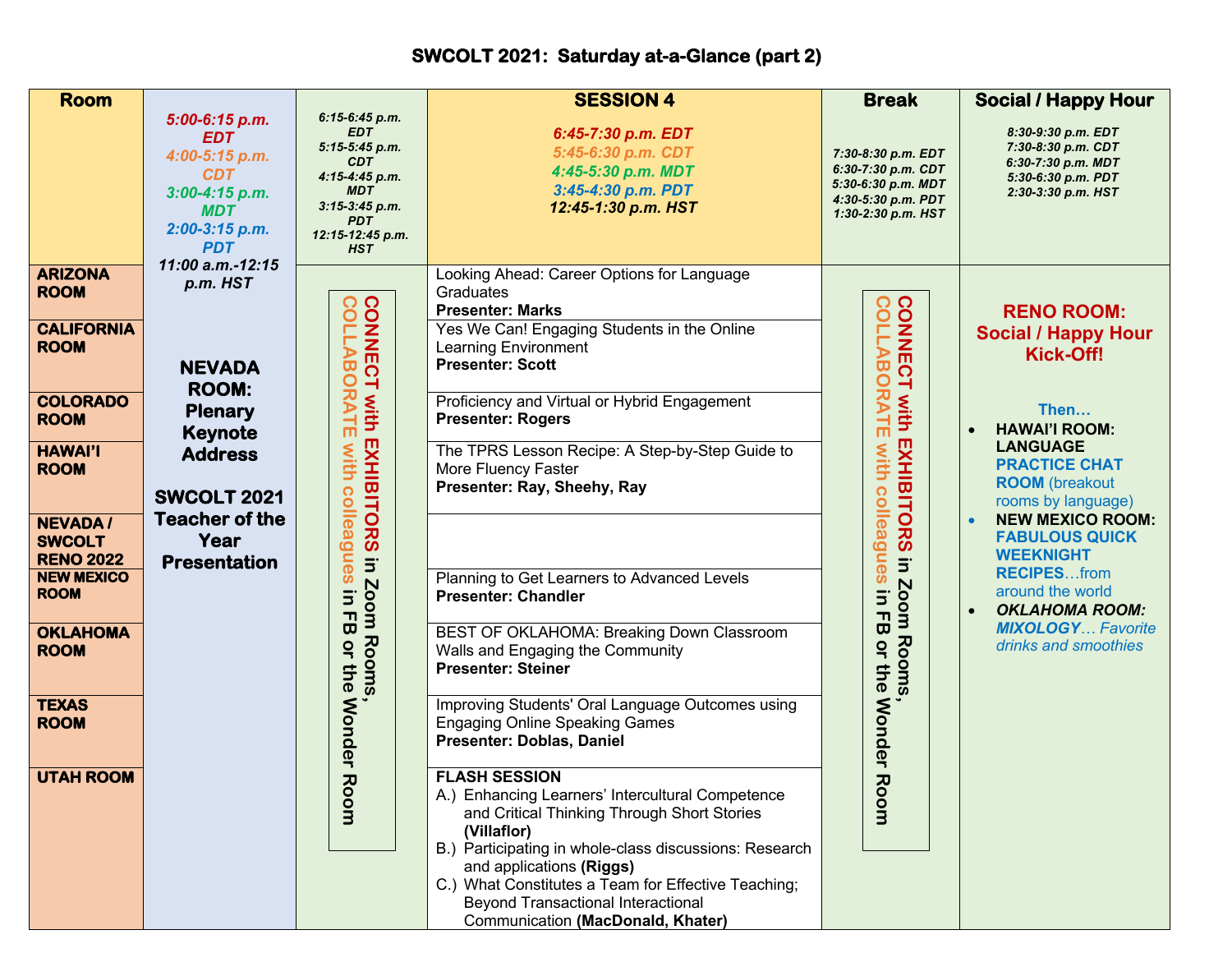| <b>SWCOLT 2021: Sunday at-a-Glance</b>              |                                                                                                                                              |                                                                                                                                                       |                                                                                                                                   |                                                                                                                                                            |                                                                                                                                                                           |                                                                                                                                                            |                                                                                                                                  |  |
|-----------------------------------------------------|----------------------------------------------------------------------------------------------------------------------------------------------|-------------------------------------------------------------------------------------------------------------------------------------------------------|-----------------------------------------------------------------------------------------------------------------------------------|------------------------------------------------------------------------------------------------------------------------------------------------------------|---------------------------------------------------------------------------------------------------------------------------------------------------------------------------|------------------------------------------------------------------------------------------------------------------------------------------------------------|----------------------------------------------------------------------------------------------------------------------------------|--|
| <b>Room</b>                                         |                                                                                                                                              | <b>Break</b>                                                                                                                                          | <b>SESSION 5</b>                                                                                                                  | <b>Break</b>                                                                                                                                               | <b>SESSION 6</b>                                                                                                                                                          | <b>Break</b>                                                                                                                                               | <b>SESSION 7</b>                                                                                                                 |  |
|                                                     | 12-12:45<br>p.m. EDT<br>11-11:45 a.m.<br><b>CDT</b><br>10-10:45 a.m.<br><b>MDT</b><br>9-9:45 a.m.<br><b>PDT</b><br>6-6:45 a.m.<br><b>HST</b> | 12-12:45 p.m.<br><b>EDT</b><br>11-11:45 a.m.<br><b>CDT</b><br>10-10:45 a.m.<br><b>MDT</b><br>$9-9:45$ a.m.<br><b>PDT</b><br>6-6:45 a.m.<br><b>HST</b> | 1-1:45 p.m. EDT<br>12-12:45 p.m. CDT<br>11-11:45 a.m. MDT<br>10-10:45 a.m. PDT<br>7-7:45 a.m. HST                                 | $1:45 - 2:45$<br>$p.m.$ $EDT$<br>12:45-1:45<br>p.m. CDT<br>11:45 a.m.-<br>12:45 p.m.<br><b>MDT</b><br>10:45-11:45<br>a.m. PDT<br>$7:45 - 8:45$<br>a.m. HST | 2:45-3:30 p.m. EDT<br>1:45-2:30 p.m. CDT<br>12:45-1:30 p.m. MDT<br>11:45 a.m.-12:30 p.m.<br><b>PDT</b><br>8:45-9:30 a.m. HST                                              | 3:30-4:15 p.m.<br><b>EDT</b><br>2:30-3:15 p.m.<br><b>CDT</b><br>$1:30-2:15 p.m.$<br><b>MDT</b><br>$12:30 - 1:15$<br>p.m. PDT<br>$9:30 - 10:15$<br>p.m. HST | 4:15-5:00 p.m. EDT<br>3:15-4:00 p.m. CDT<br>2:15-3:00 p.m. MDT<br>1:15-2:00 p.m. PDT<br>10:15-11:00 a.m. HST                     |  |
| <b>ARIZONA</b><br><b>ROOM</b>                       |                                                                                                                                              | COLLAE                                                                                                                                                | It's All About the Task: Using<br>Authentic Language<br>Resources with All Learners<br><b>Presenter: Boring</b>                   | <b>CONNECT</b><br>$\Omega$<br>$\circ$<br>$\boldsymbol{\varpi}$<br>O<br>スマ<br>with EXHIBITORS<br>片<br>with                                                  | Get in the Right Frame of<br>"Mindset" to Teach<br><b>Grammar Inductively</b><br><b>Presenter: Bleess</b>                                                                 | <b>CONNECT</b><br>$\Omega$<br>O                                                                                                                            | On Your Way(side) to<br>Proficiency: 8 Best Practices<br>That Get You There<br><b>Presenter: Bleess</b>                          |  |
| <b>CALIFORNIA</b><br><b>ROOM</b>                    | <b>SUNRISE</b><br><b>YOGA</b>                                                                                                                | <b>LABO</b><br>$\overline{O}$<br>ᅴ<br><b>RATE</b><br>with<br>with                                                                                     | Hitting It Out Of The Park:<br>Moving A District To<br>Standards-based Curriculum<br><b>Presenter: Thomas,</b><br><b>Fountain</b> |                                                                                                                                                            | <b>BEST OF CALIFORNIA:</b><br>Our Learners are Our<br>Leaders-Building The<br>Resiliency of our Students<br>to Cope with and Effect<br>Change<br><b>Presenter: Bosson</b> | $\boldsymbol{\varpi}$<br>C<br>スマ<br>with EXHIBITORS<br>뉴<br><b>With</b>                                                                                    | <b>Empowering Students to</b><br>Embrace a Growth Mindset<br><b>Presenter: Sacco</b>                                             |  |
| <b>COLORADO</b><br><b>ROOM</b>                      |                                                                                                                                              | <b>EXHIBITORS</b><br>colleague<br>$\Xi$                                                                                                               | <b>Gamification: Supplementing</b><br>Your Basal Program for<br><b>Student Success</b><br><b>Presenter: Jones</b>                 | colleagu<br>$\boldsymbol{\sigma}$                                                                                                                          |                                                                                                                                                                           | colleague<br>$\Xi$                                                                                                                                         | Rapport in the FL<br>Classroom: From In-Person<br>to Online in Times of<br>Pandemic<br><b>Presenter: Katz</b>                    |  |
| <b>HAWAI'I</b><br><b>ROOM</b>                       |                                                                                                                                              | $\ddot{\bm{w}}$<br>Zoom<br>$\Xi$<br>$\mathbf{B}$<br>Rooms<br>$\overline{a}$                                                                           | <b>BEST OF HAWAI'I:</b><br><b>Teaching for Robust</b><br>Language using TPRS<br><b>Presenter: Canche, Coffey</b>                  | in Zoom Rooms<br>$\boldsymbol{\omega}$<br>$\Xi$<br>ᆩ<br>$\vec{a}$<br>$\overline{a}$                                                                        | Teaching Iconic Hispanic<br><b>Cultural Topics Across All</b><br>Levels<br>Presenter: Villadoniga                                                                         | $\ddot{\bm{v}}$<br><b>Zoom Rooms</b><br>$\overline{\mathsf{d}}$<br>$\mathbf{\tau}$<br>$\vec{a}$<br>$\frac{1}{2}$                                           | Using Peer Instruction to<br>Improve Reading Fluency<br><b>Presenter: Knell, Fame</b><br>Kao                                     |  |
| <b>NEVADA/</b><br><b>SWCOLT</b><br><b>RENO 2022</b> |                                                                                                                                              | the<br><b>Mon</b>                                                                                                                                     |                                                                                                                                   | the<br><b>Mon</b>                                                                                                                                          |                                                                                                                                                                           | the<br><b>Mon</b>                                                                                                                                          |                                                                                                                                  |  |
| <b>NEW MEXICO</b><br><b>ROOM</b>                    | <b>COFFEE &amp;</b><br><b>CHATwith</b><br>the 2021<br>TOYs!                                                                                  | der<br>Room                                                                                                                                           | Merienda martes: The way<br>to your students' acquisition<br>is through their stomach<br>Presenter: Swaney, Ford                  | der<br>Room                                                                                                                                                | Learn How the AATSP<br>Supports Teachers,<br><b>Students and Bilingualism</b><br>Presenter: Spaine Long,<br><b>Troche</b>                                                 | der<br>Room                                                                                                                                                | Grow Retention and<br>Language Proficiency with<br><b>Exciting Language</b><br>Credentials<br><b>Presenter: Egnatz</b>           |  |
| <b>OKLAHOMA</b><br><b>ROOM</b>                      |                                                                                                                                              |                                                                                                                                                       | Thinking Outside the<br>Vocabulary Box: Task Based<br><b>Assessments</b><br><b>Presenter: Sweetser</b>                            |                                                                                                                                                            | The Refreshed<br><b>ACTFL/CAEP Standards</b><br>for WL Teacher Preparation<br><b>Presenter: Bell</b>                                                                      |                                                                                                                                                            | <b>Chat Mats &amp; Sentence</b><br><b>Builders: Scaffolding Student</b><br><b>Expression with Ease</b><br><b>Presenter: Drew</b> |  |